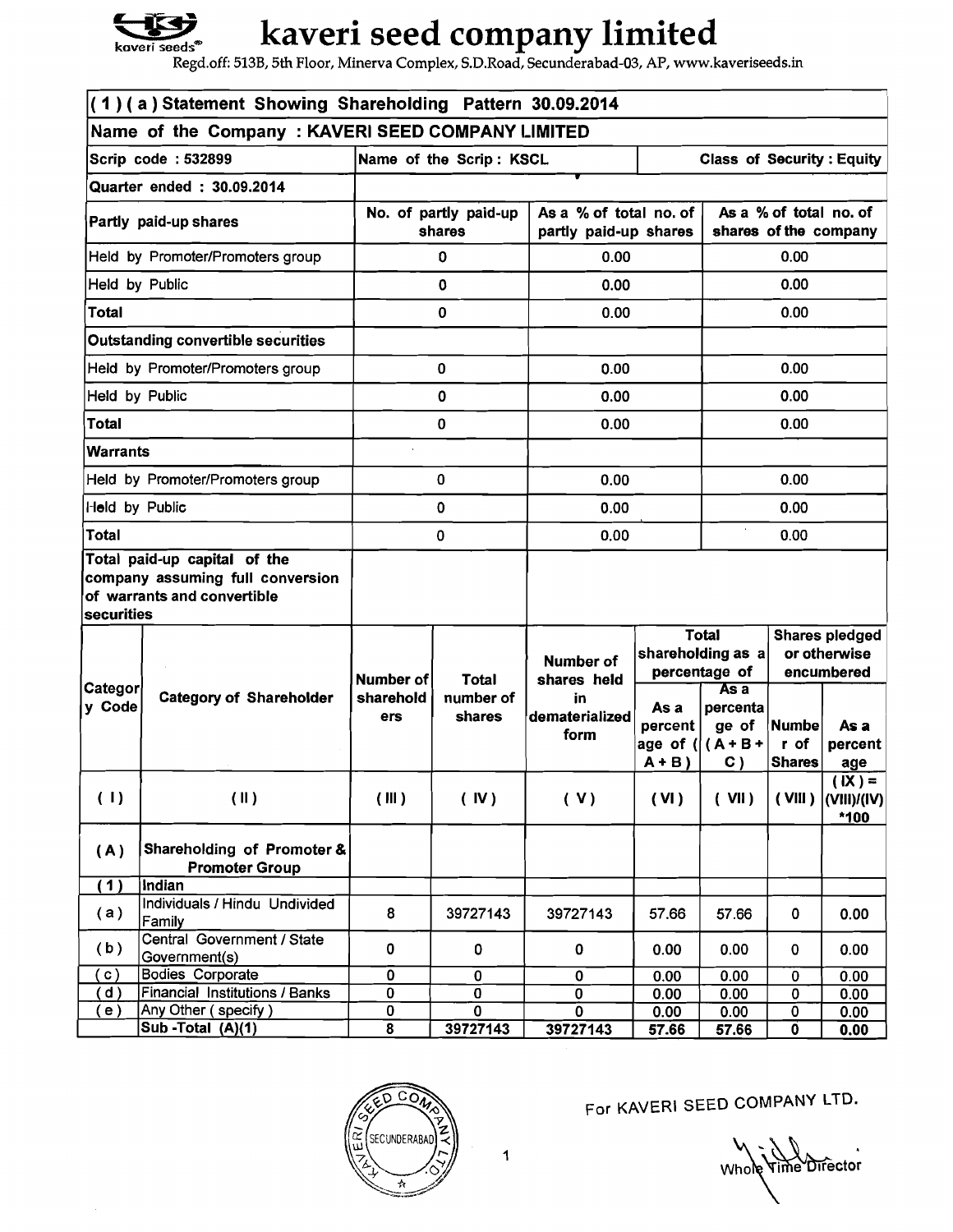| (a)                  | alistical control processes and the control of the control of the control of the control of the control of the<br>Individuals / Foreign<br>individuals | $\bf{0}$                  | 0                         | 0                       | 0.00               | 0.00   | 0                       | 0.00 |
|----------------------|--------------------------------------------------------------------------------------------------------------------------------------------------------|---------------------------|---------------------------|-------------------------|--------------------|--------|-------------------------|------|
| b                    | <b>Bodies</b> Corporate                                                                                                                                | 0                         | 0                         | $\mathbf 0$             | 0.00               | 0.00   | 0                       | 0.00 |
| $\mathsf{c}$ )       | <b>Institutions</b>                                                                                                                                    | $\overline{\mathbf{0}}$   | $\overline{\mathbf{0}}$   | $\overline{\mathbf{0}}$ | 0.00               | 0.00   | $\overline{\mathbf{0}}$ | 0.00 |
| $\bar{\mathsf{d}}$ ) | Any Other $(specify)$                                                                                                                                  | Ō                         | $\overline{\mathfrak{o}}$ | $\overline{0}$          | $0.\overline{0}0$  | 0.00   | 0                       | 0.00 |
|                      | Sub - Total (A)(2)                                                                                                                                     | 0                         | $\bf{0}$                  | 0                       | 0.00               | 0.00   | 0.00                    | 0.00 |
|                      | <b>Total Shareholding of</b>                                                                                                                           |                           |                           |                         |                    |        |                         |      |
|                      | <b>Promoter and Promoter</b><br>Group (A) = (A)(1) + (A)(<br>2)                                                                                        | 8                         | 39727143                  | 39727143                | 57.66              | 57.66  | 0.00                    | 0.00 |
| <b>B</b> )           | <b>Public Shareholding</b>                                                                                                                             |                           |                           |                         |                    |        |                         |      |
| 1)                   | <b>Institutions</b>                                                                                                                                    |                           |                           |                         |                    |        |                         |      |
| a)                   | Mutual Funds / UTI                                                                                                                                     | 28                        | 6280960                   | 6280960                 | 9.12               | 9.12   | 0                       | 0.00 |
| b)                   | Financial Institutions / Banks                                                                                                                         | $\overline{6}$            | 138879                    | 138879                  | 0.20               | 0.20   | $\mathbf 0$             | 0.00 |
| (c)                  | Central Government / State<br>Government(s)                                                                                                            | 0                         | $\mathbf 0$               | 0                       | 0.00               | 0.00   | 0                       | 0.00 |
| (d)                  | Venture Capital Funds                                                                                                                                  | $\overline{\mathfrak{o}}$ | $\mathbf 0$               | $\bf{0}$                | 0.00               | 0.00   | 0                       | 0.00 |
| e) (                 | Insurance Companies                                                                                                                                    | $\overline{\mathfrak{o}}$ | 0                         | 0                       | 0.00               | 0.00   | $\overline{0}$          | 0.00 |
| (f)                  | Foreign Institutional Investors                                                                                                                        | 108                       | 13008706                  | 13008706                | $18.\overline{88}$ | 18.88  | 0                       | 0.00 |
| (g)                  | Foreign Venture Capital<br>Investors                                                                                                                   | $\mathbf 0$               | $\mathbf 0$               | $\mathbf 0$             | 0.00               | 0.00   | 0                       | 0.00 |
| (h)                  | Any Other                                                                                                                                              | $\overline{0}$            | 0                         | $\mathbf 0$             | 0.00               | 0.00   | 0                       | 0.00 |
|                      | Sub - Total (B)(1)                                                                                                                                     | 142                       | 19428545                  | 19428545                | 28.20              | 28.20  | 0                       | 0.00 |
| (2)                  | <b>Non - Institutions</b>                                                                                                                              |                           |                           |                         |                    |        |                         |      |
| a)                   | <b>Bodies Corporate</b>                                                                                                                                | 484                       | 3373032                   | 3373032                 | 4.90               | 4.90   | 0                       | 0.00 |
| (b)                  | Individuals -                                                                                                                                          |                           |                           |                         |                    |        |                         |      |
|                      | I - Individual Shareholders<br>holding nominal share capital<br>up to Rs.1 lakh                                                                        | 11665                     | 4416514                   | 4391443                 | 6.41               | 6.41   | 0                       | 0.00 |
|                      | II - Individual shareholders<br>holding nominal shares<br>capital in excess of Rs.1 lakh                                                               | 10 <sub>1</sub>           | 1530541                   | 1530541                 | 2.22               | 2.22   | 0                       | 0.00 |
| (c)                  | Any Other                                                                                                                                              |                           |                           |                         |                    |        |                         |      |
|                      | <b>I - Directors / Relatives</b>                                                                                                                       | $\mathbf 0$               | 0                         | 0                       | 0.00               | 0.00   | 0                       | 0.00 |
|                      | $I - NRI$                                                                                                                                              | 353                       | 310221                    | 310221                  | 0.45               | 0.45   | 0                       | 0.00 |
|                      | $II - OCBs$                                                                                                                                            | $\overline{0}$            | $\overline{0}$            | 0                       | 0.00               | 0.00   | $\overline{0}$          | 0.00 |
|                      | <b>II - Clearing Member</b>                                                                                                                            | $\overline{214}$          | 110199                    | 110199                  | 0.16               | 0.16   | 0                       | 0.00 |
|                      | iv - Trust                                                                                                                                             | 0                         | 0                         | $\mathbf 0$             | 0.00               | 0.00   | 0                       | 0.00 |
|                      | $\overline{\text{Sub - Total (B)}}$ (2)                                                                                                                | 12726                     | 9740507                   | 9715436                 | 14.14              | 14.14  | $\overline{\mathbf{0}}$ | 0.00 |
|                      | <b>Total Public Shareholding</b><br>$B$ ) = (B) (1)+ (B)(2)                                                                                            | 12868                     | 29169052                  | 29143981                | 42.34              | 42.34  | $\pmb{0}$               | 0.00 |
|                      | Total $(A) + (B)$                                                                                                                                      | 12876                     | 68896195                  | 68871124                | 100.00             | 100.00 | $\pmb{0}$               | 0.00 |
| (C)                  | Share held by Custodians<br>and against which<br><b>Depository Receipts have</b><br>been issued                                                        | $\pmb{0}$                 | 0                         | $\pmb{0}$               | 0.00               | 0.00   | 0                       | 0.00 |
|                      |                                                                                                                                                        |                           |                           |                         |                    |        |                         | 0.00 |
|                      | GRAND TOTAL (A)+(B)+(C)                                                                                                                                | 12876                     | 68896195                  | 68871124                | 100.00             | 100.00 | $\bf{0}$                |      |



For **KAVERI SEED** COMPANY LTD.

Whole Vime Director

 $\frac{1}{2}$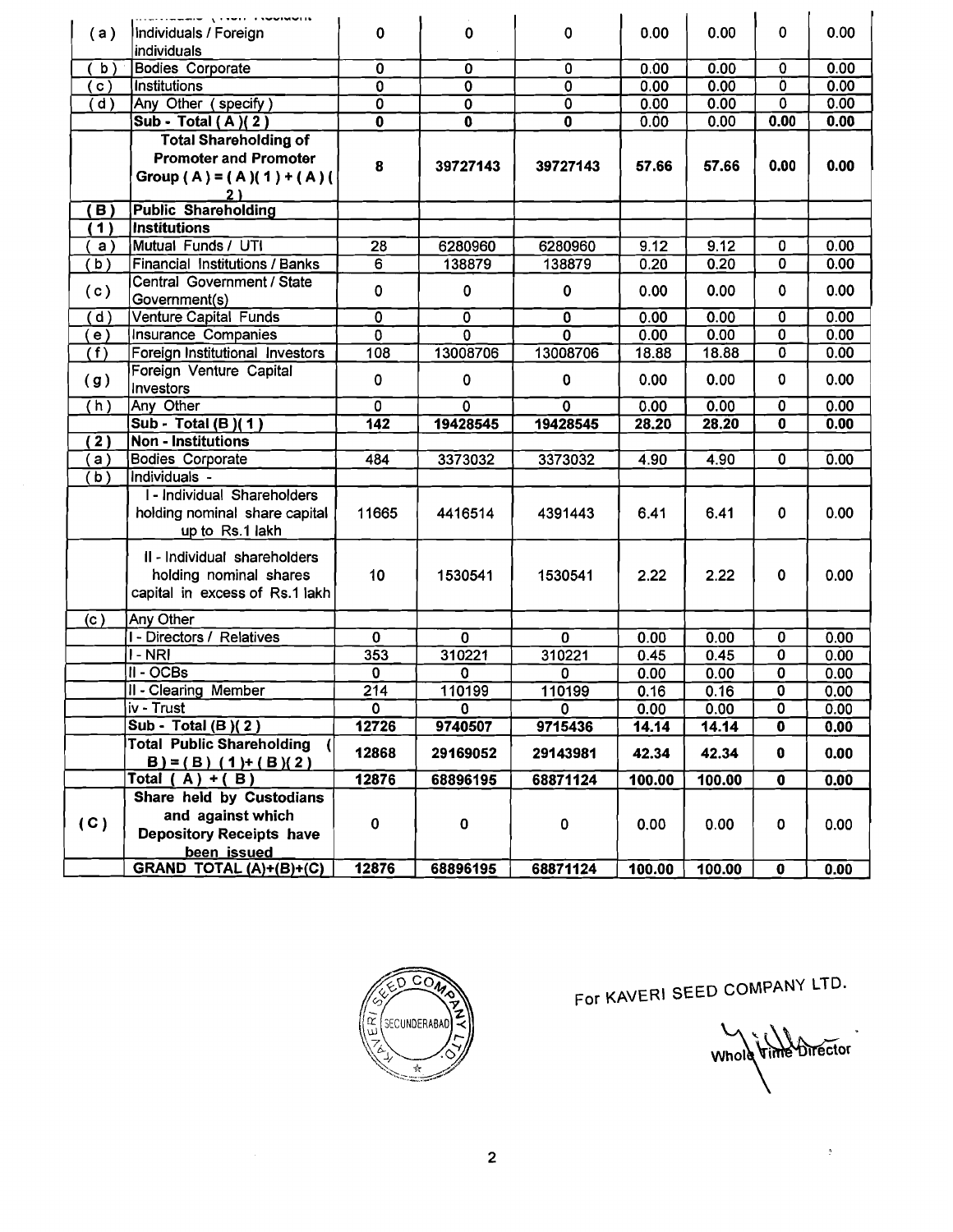| Statement showing sharheolding of persons belonging to the category Promoters and<br>Promoter Group as on 30.09.2014 |                             |                          |                                          |               |                                                  |                                                                        |  |  |
|----------------------------------------------------------------------------------------------------------------------|-----------------------------|--------------------------|------------------------------------------|---------------|--------------------------------------------------|------------------------------------------------------------------------|--|--|
|                                                                                                                      | SI.No. Name of Shareholder  | <b>Total Shares held</b> |                                          |               | <b>Shares Pledged or otherwise</b><br>encumbered |                                                                        |  |  |
|                                                                                                                      |                             | <b>Number</b>            | As a % of<br>grand total<br>(A)+(B)+( C) | <b>Number</b> | lAs a<br>Percentag<br>e                          | As a % of<br>∣grand total<br>$(A)+(B)+(C)$<br>of sub-<br>clause (I)(a) |  |  |
| (1)                                                                                                                  | (II)                        | (III)                    | (IV)                                     | (V)           | $ U  = (V)/  V^*  $<br>100                       | (VII)                                                                  |  |  |
|                                                                                                                      | <b>G.V.BHASKAR RAO</b>      | 6031990                  | 8.76                                     |               | 0                                                |                                                                        |  |  |
| $\overline{2}$                                                                                                       | <b>G.V.BHASKAR RAO(HUF)</b> | 11240645                 | 16.32                                    | ŋ             | O                                                |                                                                        |  |  |
| 3                                                                                                                    | <b>G.VANAJA DEVI</b>        | 7950448                  | 11.54                                    | 0             |                                                  |                                                                        |  |  |
| 4                                                                                                                    | <b>G.MADHUSHREE</b>         | 7320000                  | 10.62                                    | U             |                                                  |                                                                        |  |  |
| 5                                                                                                                    | <b>G.PAWAN</b>              | 2509000                  | 3.64                                     | ٥             | 0                                                |                                                                        |  |  |
| 6                                                                                                                    | <b>R.VENU MANOHAR RAO</b>   | 2422910                  | 3.52                                     | 0             | 0                                                |                                                                        |  |  |
|                                                                                                                      | VAMSHEEDHAR CHENNAMANENI.   | 1323255                  | 1.92                                     | 0             | O                                                |                                                                        |  |  |
| 8                                                                                                                    | C MITHUN CHAND.             | 928895                   | 1.35                                     | 0             | 0                                                |                                                                        |  |  |
|                                                                                                                      | Total                       | 39727143                 | 57.66L                                   | U             |                                                  |                                                                        |  |  |



 $\label{eq:2.1} \frac{1}{\sqrt{2\pi}}\int_{0}^{\infty}\frac{1}{\sqrt{2\pi}}\left(\frac{1}{\sqrt{2\pi}}\right)^{2\alpha} \frac{d\alpha}{\alpha} \,d\beta.$ 

For **KAVERI** SEED COMPANY LTD.

Whole Time Director

 $\bar{z}$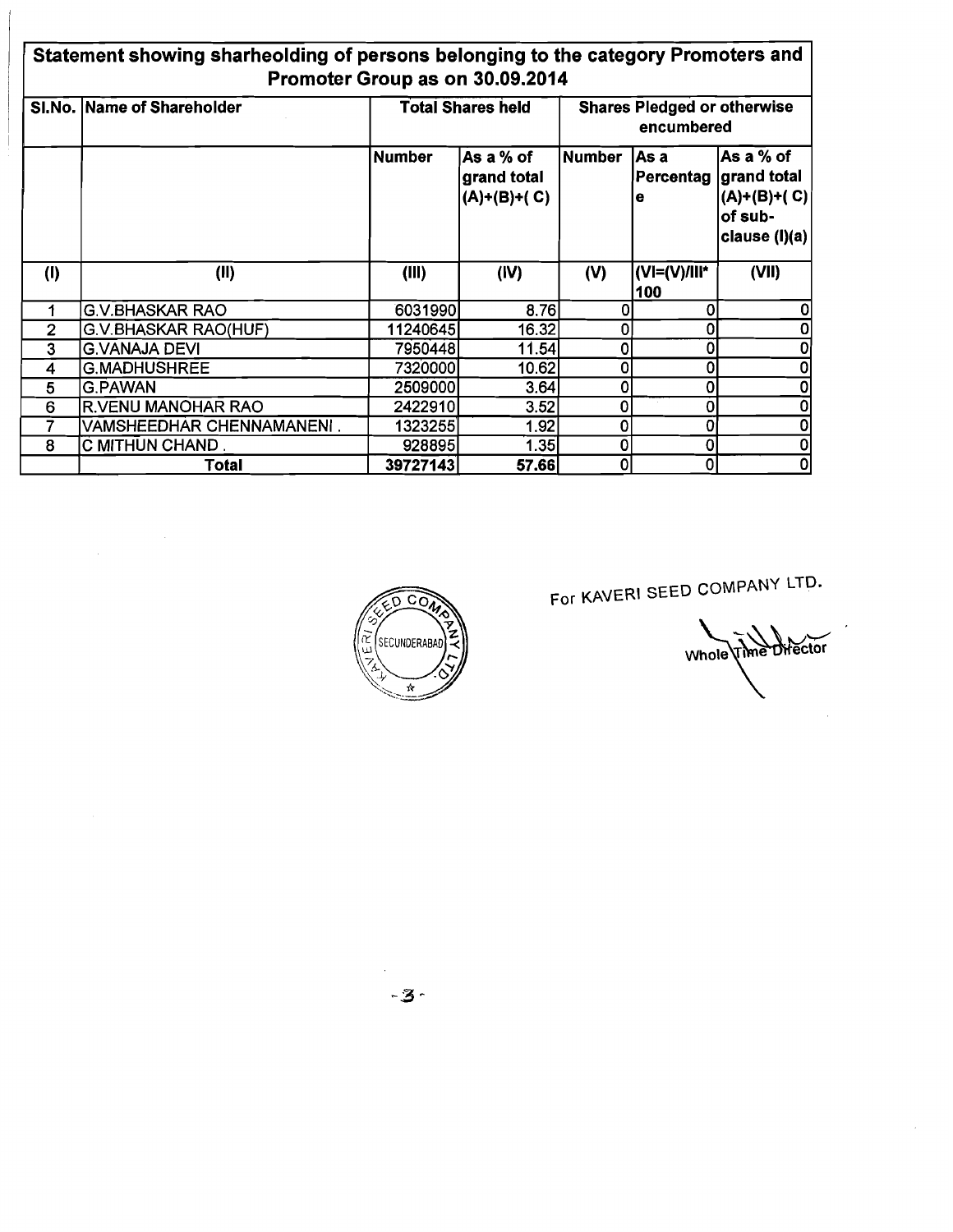## **(I)( c** ) **Statement showing shareholding of persons belonging to the category**  ' **Public** ' **and holding more than 1% of the total number of shares as on 30.09.2014**

| Sr. No. | Name of the Shareholder                      | INo.of shares | shares as a<br>percentage of total<br>number of shares {<br>I.e. Grand total ( A<br>$H(B) + (C)$<br>Indicated in<br>Statement at para<br>$(1)(a)$ above $\}$ |
|---------|----------------------------------------------|---------------|--------------------------------------------------------------------------------------------------------------------------------------------------------------|
|         | <b>IDFC PREMIER EQUITY FUND</b>              | 4250000       | 6.17                                                                                                                                                         |
| 2       | SMALLCAP WORLD FUND INC                      | 3470177       | 5.04                                                                                                                                                         |
| 3       | OPPENHEIMER INTERNATIONAL SMALL COMPANY FUND | 1925167       | 2.79                                                                                                                                                         |
| 4       | FRANKLIN TEMPLETON INVESTMENT FUNDS          | 820028        | 1.19                                                                                                                                                         |
|         | <b>TOTAL</b>                                 | 10,465,372    | 15.19                                                                                                                                                        |



For KAVERI SEED COMPANY LTD.

Whole Time Director

 $-4-$ 

 $\mathcal{L}_{\mathrm{c}}$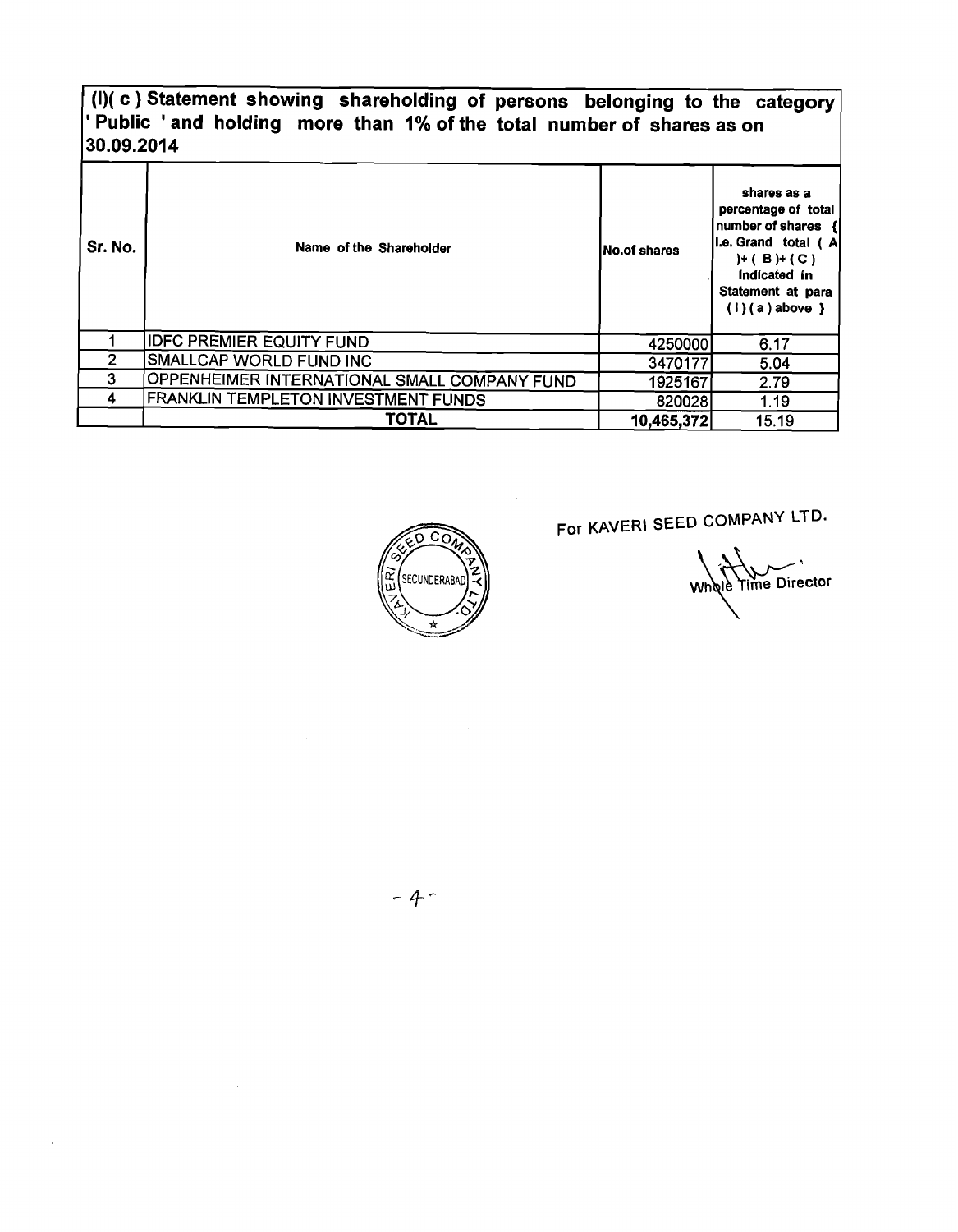(I)(c)(ii) Statement showing holding of securities (including shares, warrants, convertible securities) of persons (together with PAC) belonging to the category "Public" and holding more than 5% of the total number of shares of the company as on 30.09.2014

| Sr. No.        | Name(s) of the<br>shareholder(s) and<br>the Persons Acting in<br><b>Concert (PAC) with</b><br>them | <b>Number</b><br>of shares |           | Shares as a<br>percentage of<br>total number of<br>shares<br>{i.e., Grand<br><b>Total</b><br>$(A)+(B)+(C)$<br>indicated in<br><b>Statement at</b><br>para $(I)(a)$<br>above} | <b>Number</b><br>of<br>warrants | <b>Details of warrants</b><br>As a %<br>total<br>number of<br>warrants of<br>the<br>same class | Number<br>of<br>ble<br>securitie<br>$\mathbf{s}$<br>held | Details of convertible<br>securities<br>$%$ w.r.t<br>total<br>converti   number of<br>convertible<br>securities<br>of the same<br>class | <b>Total shares</b><br>(including<br>underlying<br>shares<br>assuming full<br>conversion of<br>warrants and<br>convertible<br>securities) as a<br>% of diluted<br>share capital |
|----------------|----------------------------------------------------------------------------------------------------|----------------------------|-----------|------------------------------------------------------------------------------------------------------------------------------------------------------------------------------|---------------------------------|------------------------------------------------------------------------------------------------|----------------------------------------------------------|-----------------------------------------------------------------------------------------------------------------------------------------|---------------------------------------------------------------------------------------------------------------------------------------------------------------------------------|
|                | <b>IDFC PREMIER EQUITY</b><br><b>FUND</b>                                                          |                            | 4,250,000 | 6.17                                                                                                                                                                         |                                 | ΩI                                                                                             | $\overline{0}$                                           |                                                                                                                                         |                                                                                                                                                                                 |
| $\overline{2}$ | <b>SMALLCAP WORLD</b><br>FUND, INC                                                                 |                            | 3,470,177 | 5.04                                                                                                                                                                         |                                 |                                                                                                | $\Omega$                                                 |                                                                                                                                         |                                                                                                                                                                                 |
|                |                                                                                                    |                            |           | $\mathbf{0}$                                                                                                                                                                 | 0                               |                                                                                                | 0l                                                       | 0                                                                                                                                       |                                                                                                                                                                                 |
| <b>TOTAL</b>   |                                                                                                    | 7720177                    |           | 11.21                                                                                                                                                                        |                                 |                                                                                                |                                                          | 0                                                                                                                                       |                                                                                                                                                                                 |

| (d)<br>Sr. No. | Statement showing details of locked-in shares.<br>Name of the Shareholder | Category Of<br>Shareholders (<br>Promoter / Public) | No of Lockin<br>shares | shares as a<br>percentage of<br>total number of<br>shares { i.e.<br>Grand total (<br>$A)+(B)+(C)$<br>Indicated in<br>Statement at<br>para $(1)(a)$<br>above } |
|----------------|---------------------------------------------------------------------------|-----------------------------------------------------|------------------------|---------------------------------------------------------------------------------------------------------------------------------------------------------------|
|                | N.A.                                                                      |                                                     |                        |                                                                                                                                                               |

For KAVERI SEED COMPANY LTD.

Whole Time Director

ᢑ᠊ᡄᡋ᠗

SECUNDERABAD

īκ